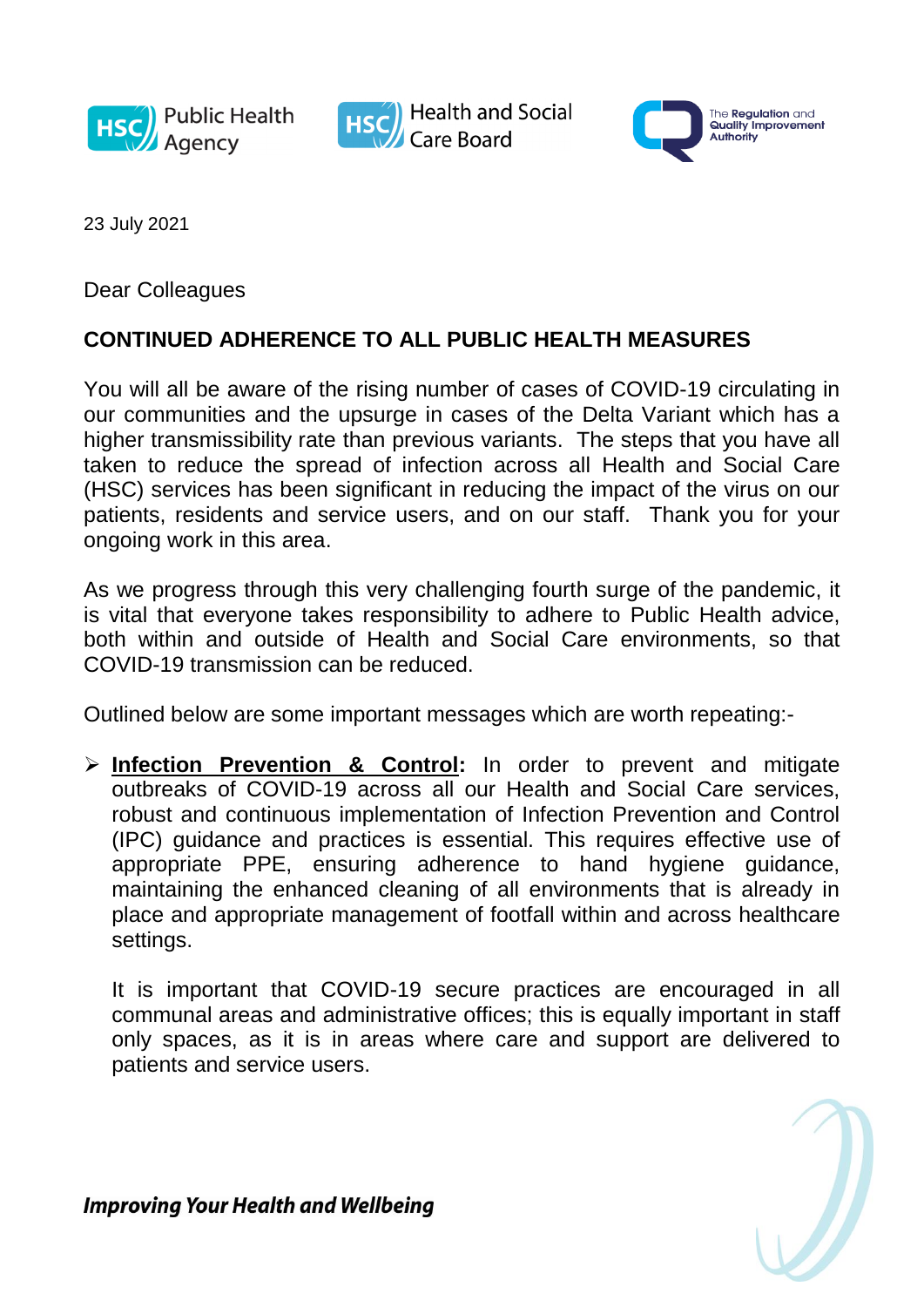Staff should ensure that they adhere to the required Public Health measures in these areas, this includes maintaining strict social distancing, ensuring that good hand and respiratory hygiene is practiced by all and that there is good ventilation.

It is also important that staff working in COVID-19 secure environments, and who are required to consistently wear PPE, have frequent socially distanced breaks. Organisations should continue to ensure the provision of emotional and psychological support services for all their staff.

Within a Care Home setting, it is important that when an outbreak is declared, that support visits including IPC visits by HSC Trusts take place and are planned and agreed with the Care Home Manager in advance. Support visits should make best use of resources, both within Trusts and Care Homes, in order to enable the highest standards of care.

- **Social Distancing:** Risk assessment and the use of mitigation measures are encouraged to prevent overcrowding, and streamline (minimise) footfall in order to prevent the spread and transmission of COVID-19. These include:
	- a. 2-metre spacing
	- b. Utilisation of screens where necessary
	- c. Effective ventilation
	- d. Hand hygiene stations
	- e. Wearing of face masks for staff
	- f. Wearing of a face covering for all visitors to the facility

Particular attention must be paid to rest and break rooms used by all staff; this includes areas used by clinical and non-clinical staff. All staff must observe the behaviours required to maintain 2m social distancing. Social distancing in staff rooms can be achieved by ensuring that breaks are staggered and that several people are not using rooms at the same time. It is particularly important that such areas have a robust and recorded risk assessment and when it is deemed that the rest or break area is NOT COVID-19 secure, a face covering or clinical grade face mask should be donned by all staff. These areas should be subject to enhanced environmental cleaning, as per the organisation's cleaning policy, with the frequency and quality of environmental cleaning being assured.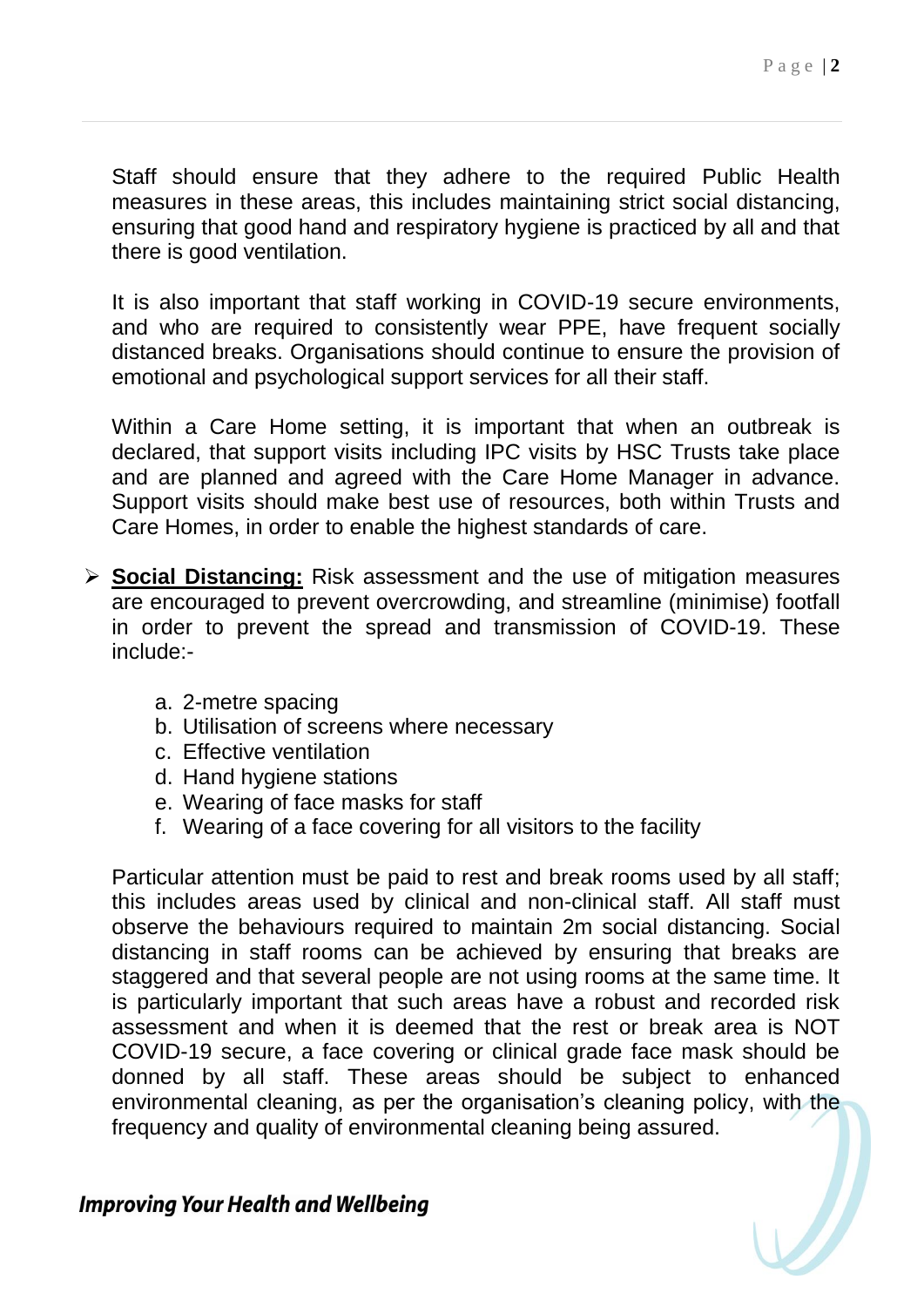**Supporting Staff, Visitors and Residents:** It is recognised that there is COVID-19 'fatigue' and there is a need to continue to reinforce Public Health messages. Staff, patients, visitors and residents should be supported to adhere to infection prevention and control measures, including IPC measures and best practice. This requires good communication, recognising that a range of communication approaches will be required, given the population groups involved.

Please ensure all staff are aware of their options regarding access to vaccination. Separate communication has been sent to services outlining the options available to access the vaccine. Further details may be obtained from: [www.health-ni.gov.uk](http://www.health-ni.gov.uk/) [www.publichealth.hscni.net](http://www.publichealth.hscni.net/) [www.nidirect.gov.uk](http://www.nidirect.gov.uk/)

- **Uniform Policy:** The following are key points relating to uniforms and a reminder that staff should follow the uniform policy for their respective organisation:-
	- Clinical staff who wear a uniform, should where possible, change into and out of uniform at the workplace. I would also ask employers to make sure staff have a sufficient quantity of uniforms to allow them to wear a clean uniform every day, or access to clean scrubs.
	- Staff who are permitted to wear a clinical uniform to and from work should have it covered completely when travelling. Whilst this does not normally apply to community staff, we are aware that some staff have been criticised by members of the public for wearing uniforms outside hospital. Therefore, we are recommending the same approach for community staff at this time.
	- Where a laundry service is provided for uniforms, this must be used as a first choice. Where staff are required to launder their own uniforms, guidance must be provided on how to do this safely and effectively.

We would ask that all Health and Social Care services, statutory and independent, take account of the information outlined in this letter and ensure that all the measures and standards noted are in place across their respective organisations. We would also like to take this opportunity to thank all providers